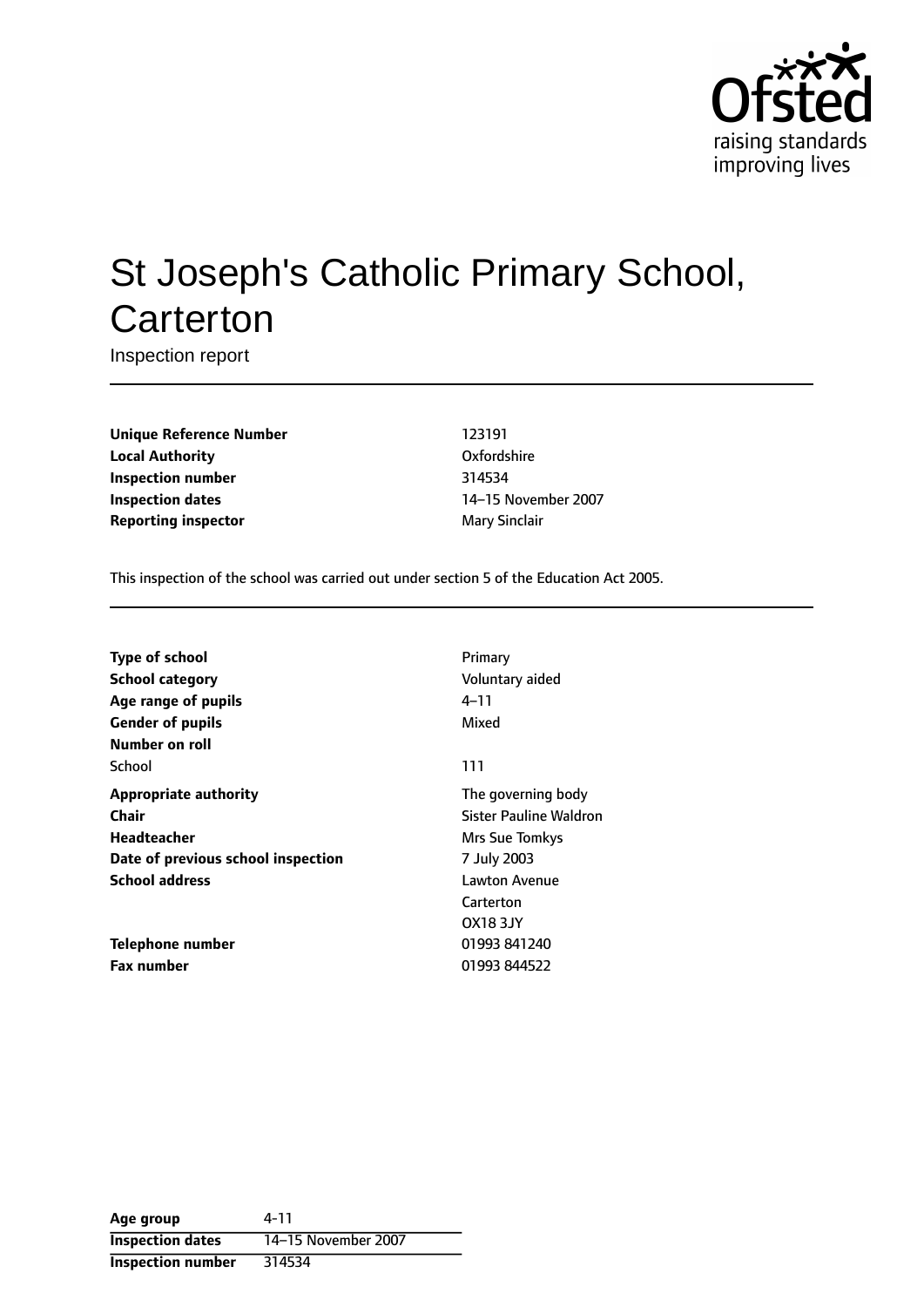© Crown copyright 2007

.

#### Website: www.ofsted.gov.uk

This document may be reproduced in whole or in part for non-commercial educational purposes, provided that the information quoted is reproduced without adaptation and the source and date of publication are stated.

Further copies of this report are obtainable from the school. Under the Education Act 2005, the school must provide a copy of this report free of charge to certain categories of people. A charge not exceeding the full cost of reproduction may be made for any other copies supplied.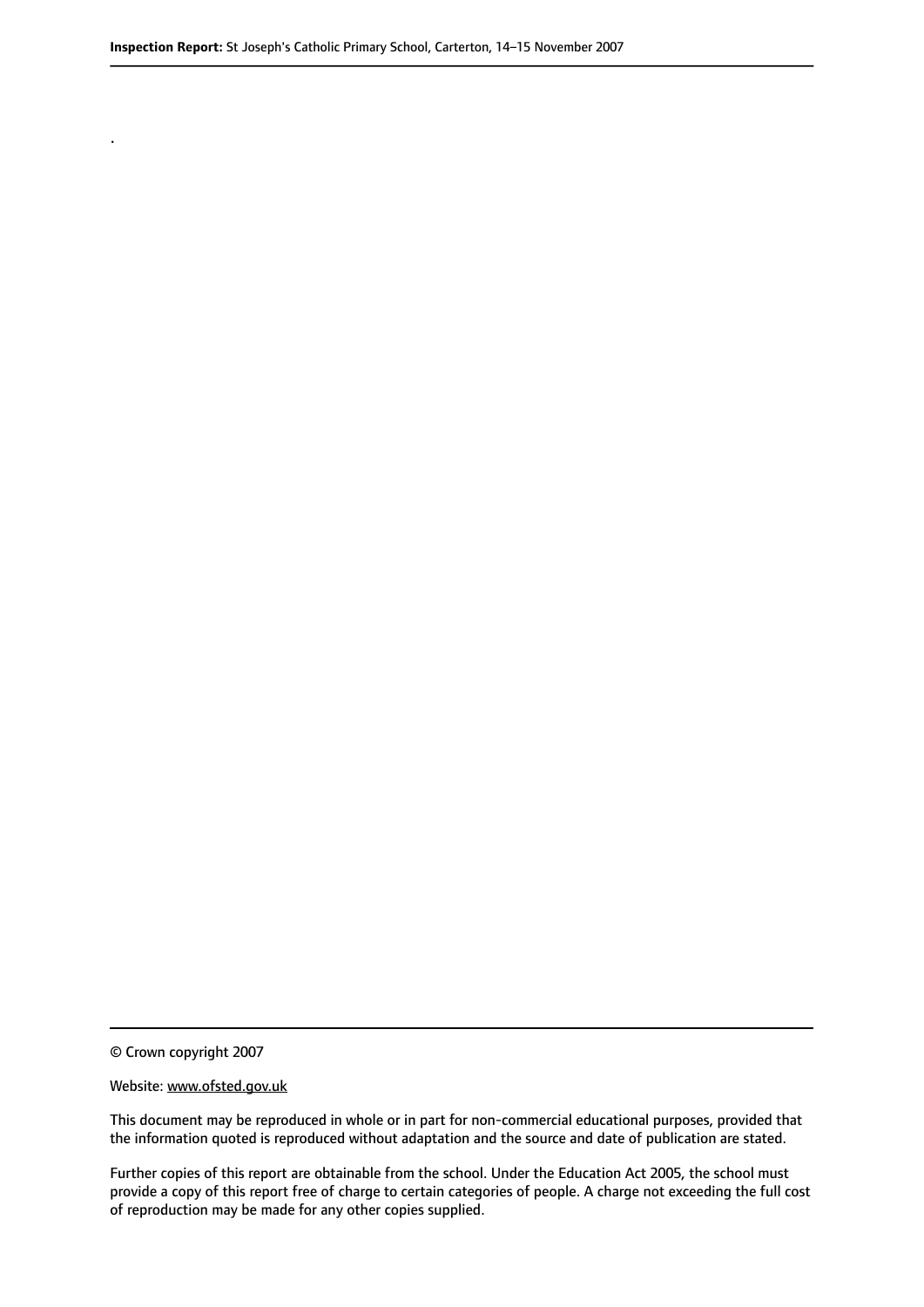# **Introduction**

The inspection was carried out by an Additional Inspector.

#### **Description of the school**

The school is much smaller than average. Four out of every ten pupils are drawn from service families based at RAF Brize Norton. Most pupils have White British heritage. A few pupils are travellers with Irish heritage. Pupil mobility is high. The proportion of pupils with learning difficulties and/or disabilities is high.

#### **Key for inspection grades**

| Grade 1 | Outstanding  |
|---------|--------------|
| Grade 2 | Good         |
| Grade 3 | Satisfactory |
| Grade 4 | Inadequate   |
|         |              |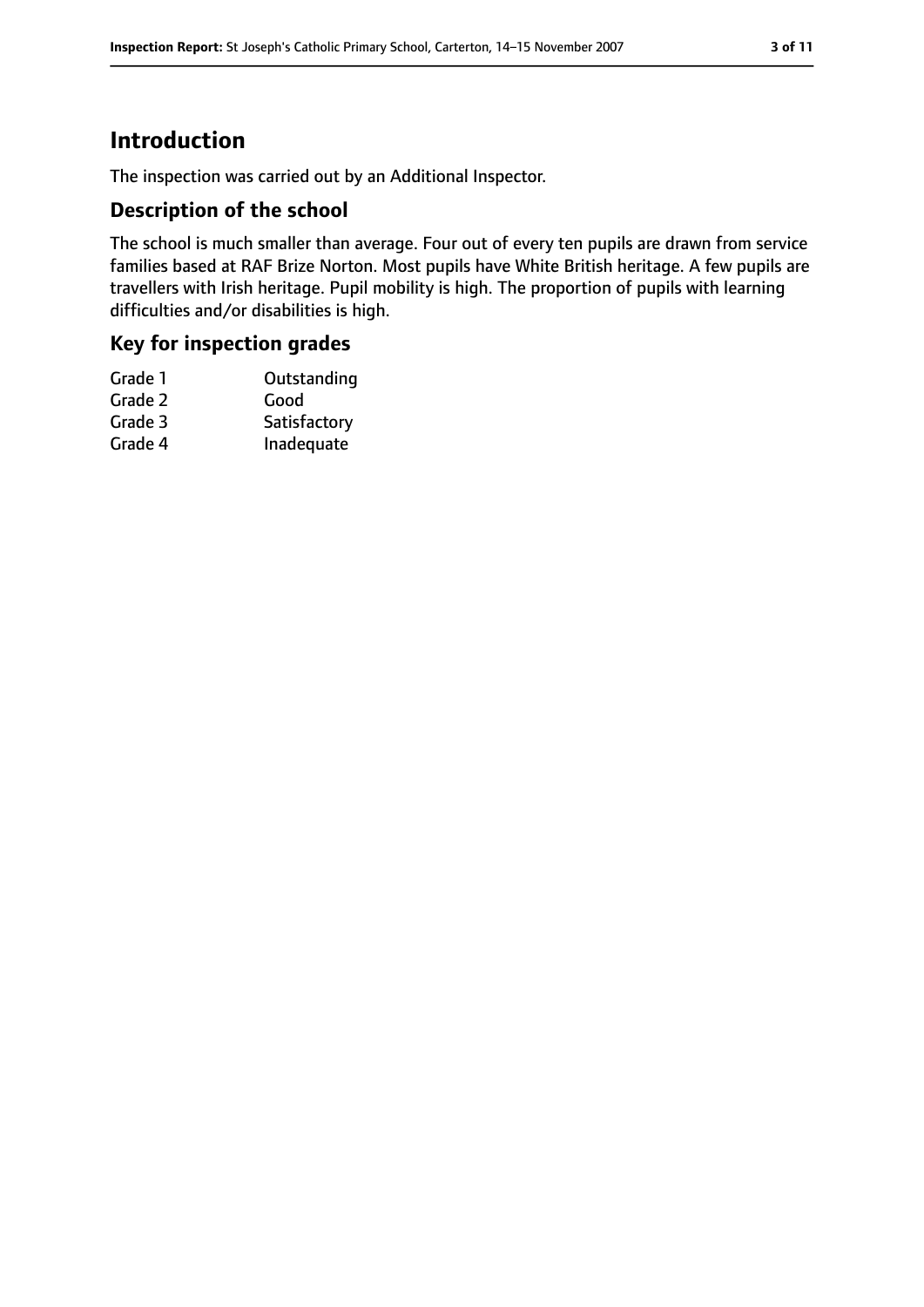# **Overall effectiveness of the school**

#### **Grade: 3**

St. Joseph's is a friendly and welcoming school. It has an ethos that promotes and celebrates achievement. As a result, most pupils have positive attitudes to school, enjoy lessons and behave sensibly.

The school places a high priority on promoting the personal well-being of its pupils. The staff know their pupils well and make time to listen to them. This helps them to feel valued members of the school community. The headteacher quickly identified the need to improve pupils' behaviour. She ensured that the school's sanctions and rewards were understood and pupils confirm that behaviour has improved. Whilst most pupils arrive promptly and attend school regularly, a few do not and this slows their learning. The school is working closely with parents and outside agencies to improve attendance. Academic guidance for pupils is improving and, as a result of better marking, pupils now have a clear idea of how well they are doing.

Although satisfactory overall, 2007 Year 6 pupils did not make as much progress in Key Stage 2 as previous cohorts. These pupils underachieved in Years 3 and 4, when the school experienced staff changes. Current pupils' standards are average and achievement is satisfactory throughout the school. To improve progress, the headteacher hasrecently introduced a number of initiatives. These include the collection of data to track pupils' progress. This is important because the monitoring of pupils' progress has not been sufficiently rigorous. As a result, some pupils have not received the support they need. The school is now tracking the progress of individual pupils but does not analyse the data for different ethnic, gender, ability and teaching groups to identify whether the school is meeting the needs of all groups of pupils.

Teachers relate well to their pupils. Teachers strive to make lessons interesting by using a good range of teaching strategies. However, teachers are not always clear about what pupils need to do to meet the learning objective for the lesson. Consequently, when they plan lessons, they do not identify precisely enough what they need to teach. Curriculum coordinators take an active role in developing a more creative curriculum to engage pupils. However, the monitoring aspect of their role is underdeveloped. This limits their ability to identify and address weaknesses in the curriculum. The school has taken appropriate action to bring about improvement since the last inspection. Its track record shows that it has satisfactory capacity for improvement.

#### **Effectiveness of the Foundation Stage**

#### **Grade: 3**

Children are quickly integrated into school routines so that they feel confident and enjoy school from the start. Planning addresses all areas of learning through a range of structured activities and places appropriate emphasis upon developing children's skills in speaking, listening and personal development. A new adventure playground promotes their physical development. Interesting resources stimulate children to initiate their own activities. However, children's choices of play activities are not monitored closely to assess their contribution to all areas of learning.

### **What the school should do to improve further**

- Develop the role of curriculum coordinators so that they identify strengths and areas for improvement.
- Monitor the progress of all groups of pupils to identify their specific needs.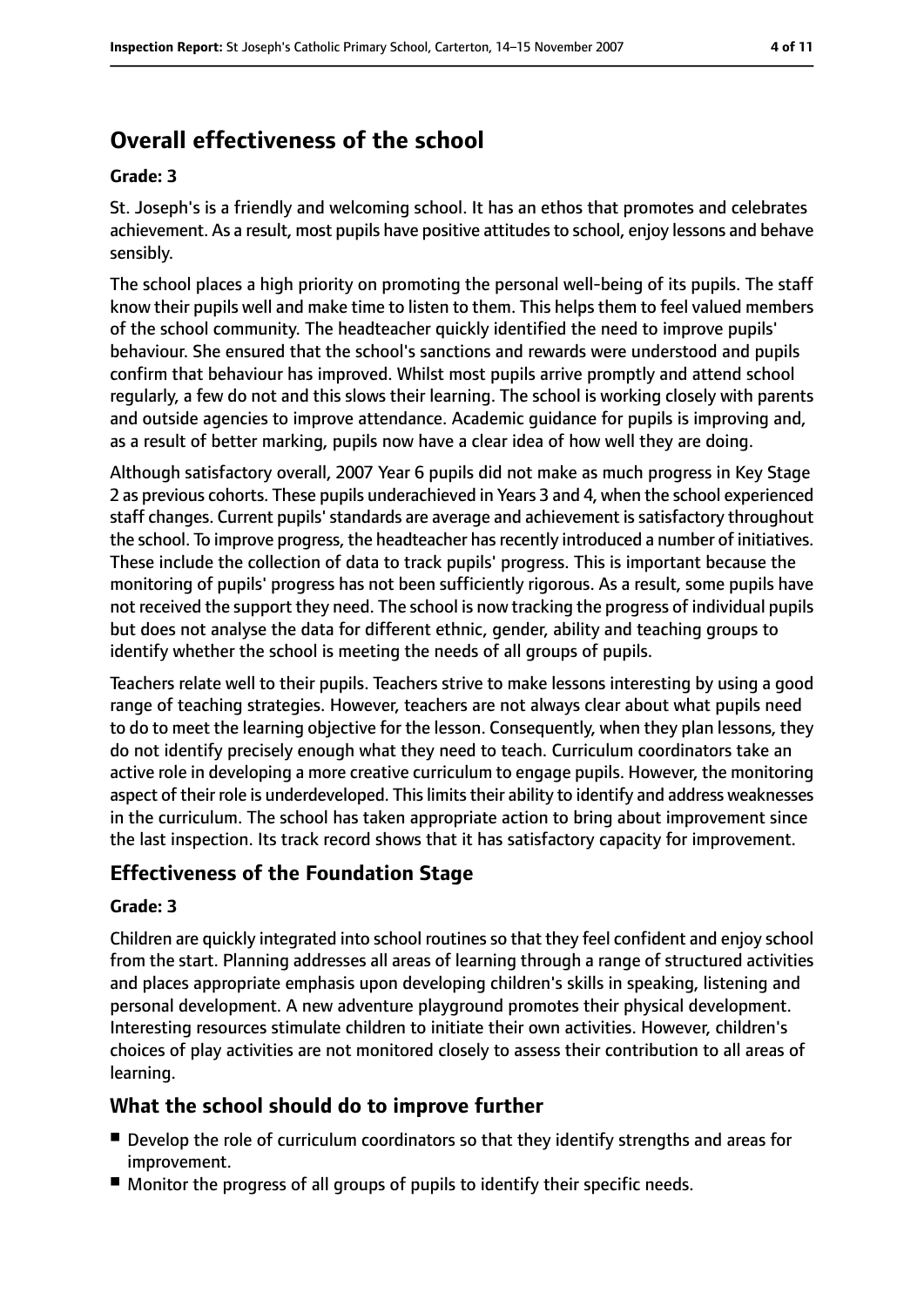■ Ensure that teachers' planning identifies precisely what needs to be taught to enable pupils to achieve the intended learning for each lesson.

A small proportion of the schools whose overall effectiveness is judged satisfactory but which have areas of underperformance will receive a monitoring visit by an Ofsted inspector before their next Section 5 inspection.

## **Achievement and standards**

#### **Grade: 3**

The small number of pupils in each cohort means that standards vary from year to year. Children enter the school with skills similar to or below those expected for their age. They make satisfactory progress in the Foundation Stage, although fewer than usual reach the goals expected by the end of Reception. From these starting points, achievement throughout Key Stages 1 and 2 is satisfactory. In 2007, overall standards at the end of Year 2 were average. Results in mathematics were significantly better than in previous years because the introduction of a new scheme of work has raised teachers' expectations. In 2007, standards were average at the end of Year 6. Although satisfactory overall, pupils did not make as much progress in Key Stage 2 as in previous years, because of the legacy of previous underachievement. Pupils made less progress in science where curriculum weaknesses had not been detected. Pupils with learning difficulties and disabilities receive well-focused support and make satisfactory progress.

# **Personal development and well-being**

#### **Grade: 3**

Pupils and their parents say they enjoy school. They like 'doing things' and particularly enjoy role play in literacy and the art club. They are keen to participate in sporting activities and show a good understanding of healthy living. Those attending the breakfast club enjoy a nourishing breakfast. Despite the school's diligent efforts, a very small minority of pupils do not attend regularly enough, and their progress suffers. Pupils' spiritual, moral, social and cultural development is satisfactory. Year 6 pupils look after younger children at playtime. Pupils are socially confident and are ready to engage in conversation with adults. Behaviour is satisfactory but occasionally pupils' actions adversely affect the learning of others. Pupils say that behaviour has improved and bullying has reduced. This is because adults make clear the behaviour expected of them and they have accepted their responsibility by signing up to the school's code of behaviour. They know to talk to an adult if they have concerns and are confident that adults will help to sort out everyday disagreements quickly. Pupils say they now 'have a voice' and know that their ideas are valued. During the school's bid for playground funding, all pupils contributed ideas and representatives from each class were involved in making decisions, taking account of financial constraints. Such projects also enhance their economic awareness. Pupils contribute to the wider community through visiting senior citizens every month. Opportunities for pupils to take responsibility for their own learning are underdeveloped.

# **Quality of provision**

### **Teaching and learning**

#### **Grade: 3**

Teachers work hard to create interesting lessons using a variety of teaching methods and a good range of resources. They devise tasks and ways of recording that engage pupils, and pupils respond by trying hard to learn. However, planning is not always incisive enough in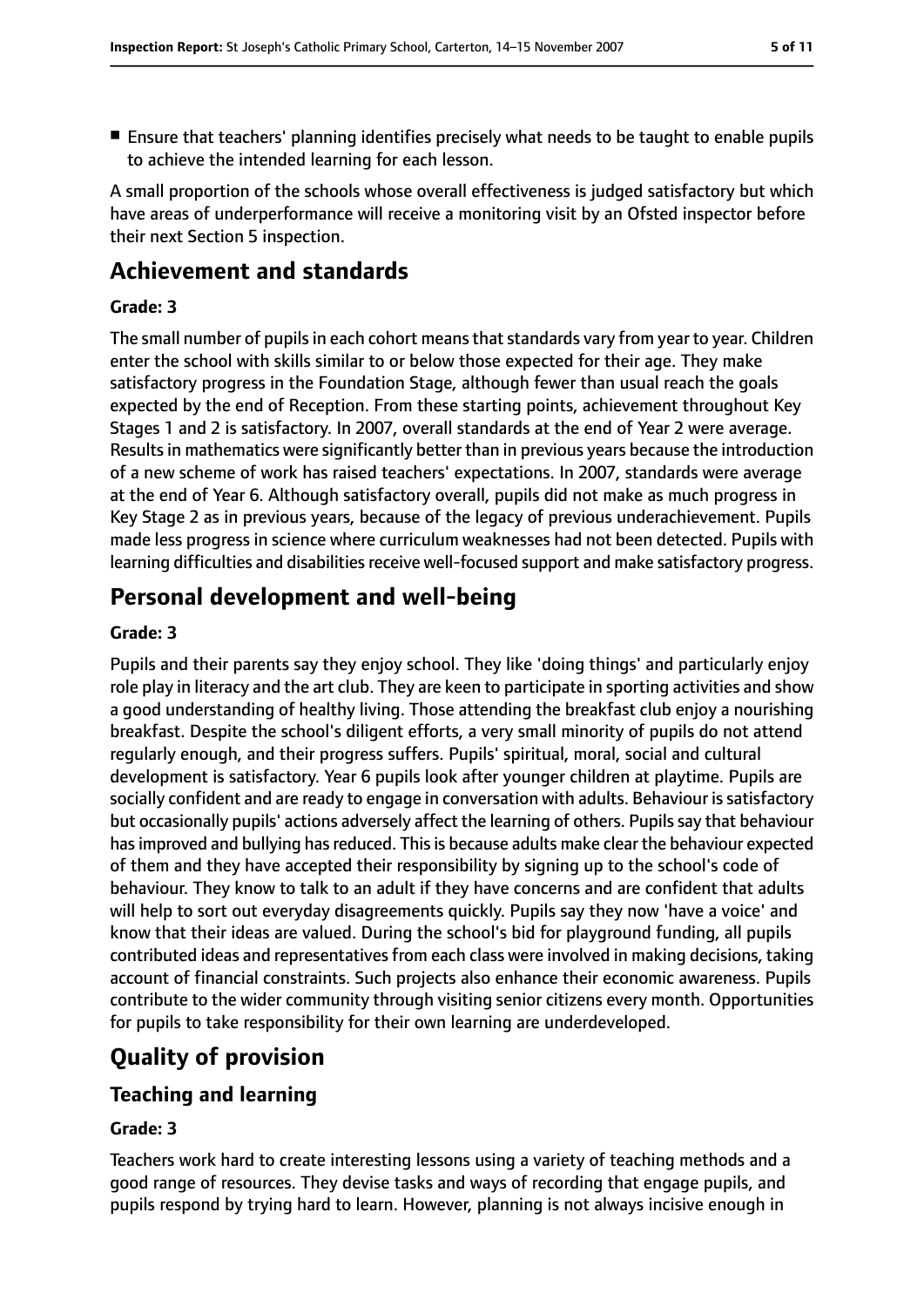identifying what needs to be taught to ensure a rapid pace to learning. Occasionally, teachers expect pupils to sit on the carpet for too long and then their concentration wanes. Pupils from ethnic minorities and those with learning difficulties and disabilitiesreceive well-focused support for their specific needs and this helps them to make satisfactory progress. Pupils' positive attitudes to work and their satisfactory skills in literacy and numeracy ensure that they are adequately prepared for the next stages of their learning.

#### **Curriculum and other activities**

#### **Grade: 3**

The school is working to provide a richer curriculum. However, in most subjects, modifications have not been informed by thorough monitoring and evaluation of the current curriculum to gain insights into its strengths and weaknesses. Themed weeks were introduced two years ago to promote cross-curricular links and awareness of other cultures. Recently, the school has started to develop a more creative curriculum, providing stronger links between subjects, to help pupils to see the relevance of their learning. In one lesson, pupils were taught how to draw a line graph to present their results following a scientific experiment. Because the data was meaningful, this helped pupils to interpret the graph. Such initiatives are very recent and have yet to be incorporated into a coherent plan. Extra-curricular activities cater for a wide range of interests and support pupils' enjoyment of school.

#### **Care, guidance and support**

#### **Grade: 3**

Health, safety and child protection arrangements are robust. The school ensures the early identification of learning needs by assessing pupils when they arrive at the school. Effective use is made of tracking information to target support where it is most needed, through small teaching groups and individual support. Pupils from traveller families receive good support. This helps them to settle quickly after absences. A recently introduced nurture group addresses a range of emotional and behavioural needs. Although teachers set learning targets for all pupils, this has not had much impact on their learning. Consequently, the school is trialling a fresh approach, showing pupils what they are expected to do to achieve their targets. The teachers' marking helps these pupils to know how well they are doing and what else they need to do to reach their targets. Pupils are encouraged to self-assess their learning at the end of lessons to gauge how well they are doing. Teachers do not challenge pupils to identify for themselves how they might improve.

### **Leadership and management**

#### **Grade: 3**

The headteacher, with her staff and governors, has secured some good improvements, including the development of an outdoor play area for the Foundation Stage pupils. Having evaluated many aspects of the school's work, she has a sound understanding of its strengths and areas for development. She has introduced some effective measures. The monitoring of teaching has led to improved learning. Weaknesses in the science curriculum have been identified and addressed. A range of initiatives has improved pupils' behaviour and new initiatives such as the nurture group have been introduced to build on this improvement. Pupils' progress is tracked. This is used to set challenging targets to raise standards. Clear procedures have been established for the early identification, referral and monitoring of pupils with learning difficulties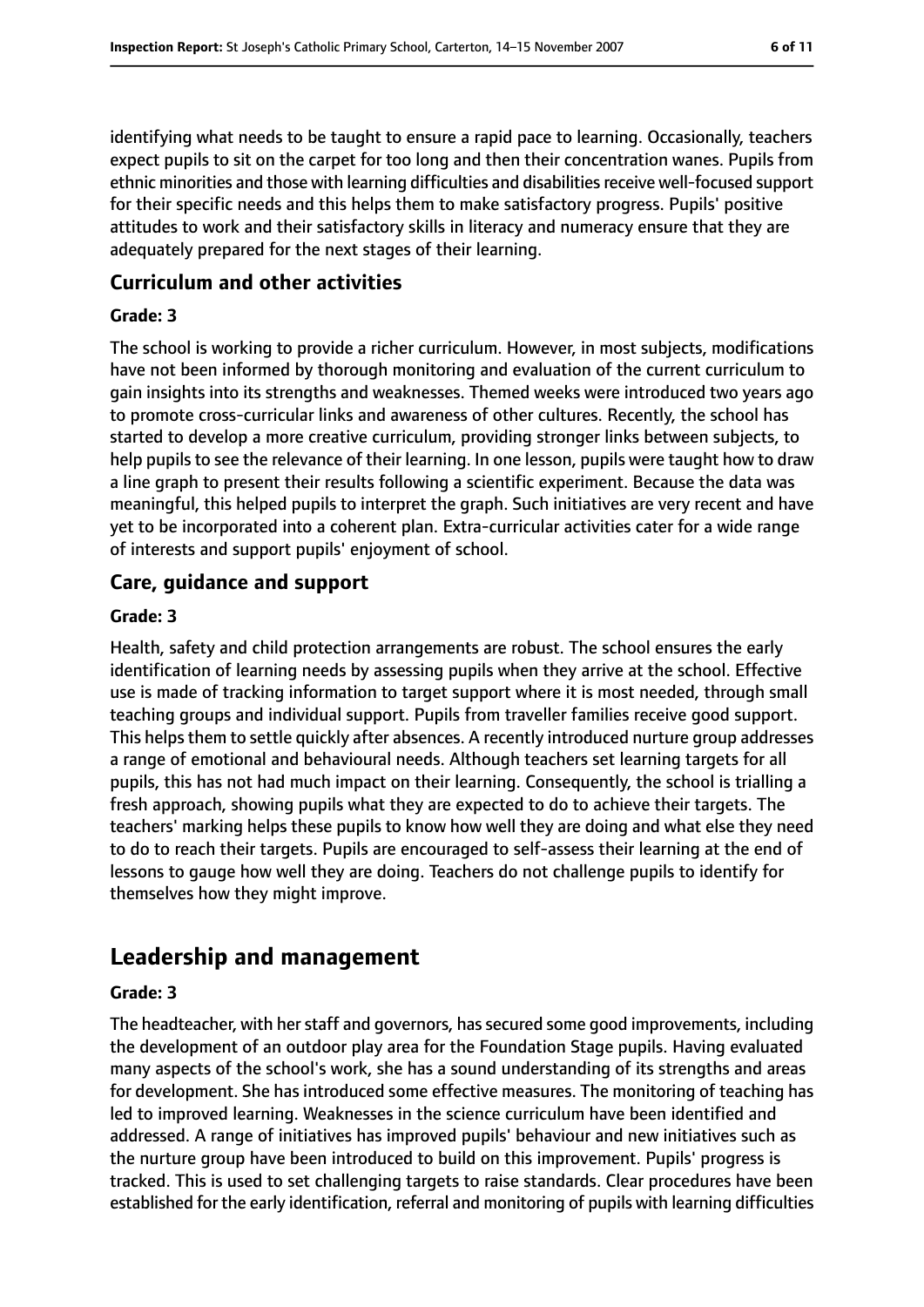and disabilities. This has helped to secure equality of opportunity for all. Nonetheless, more remains to be done. Systems are not fully established to track how well different groups are doing over time. Curriculum coordinators are not adequately involved in evaluating the curriculum or its impact on pupils' progress. Governors are very committed and supportive but do not yet provide sufficient challenge.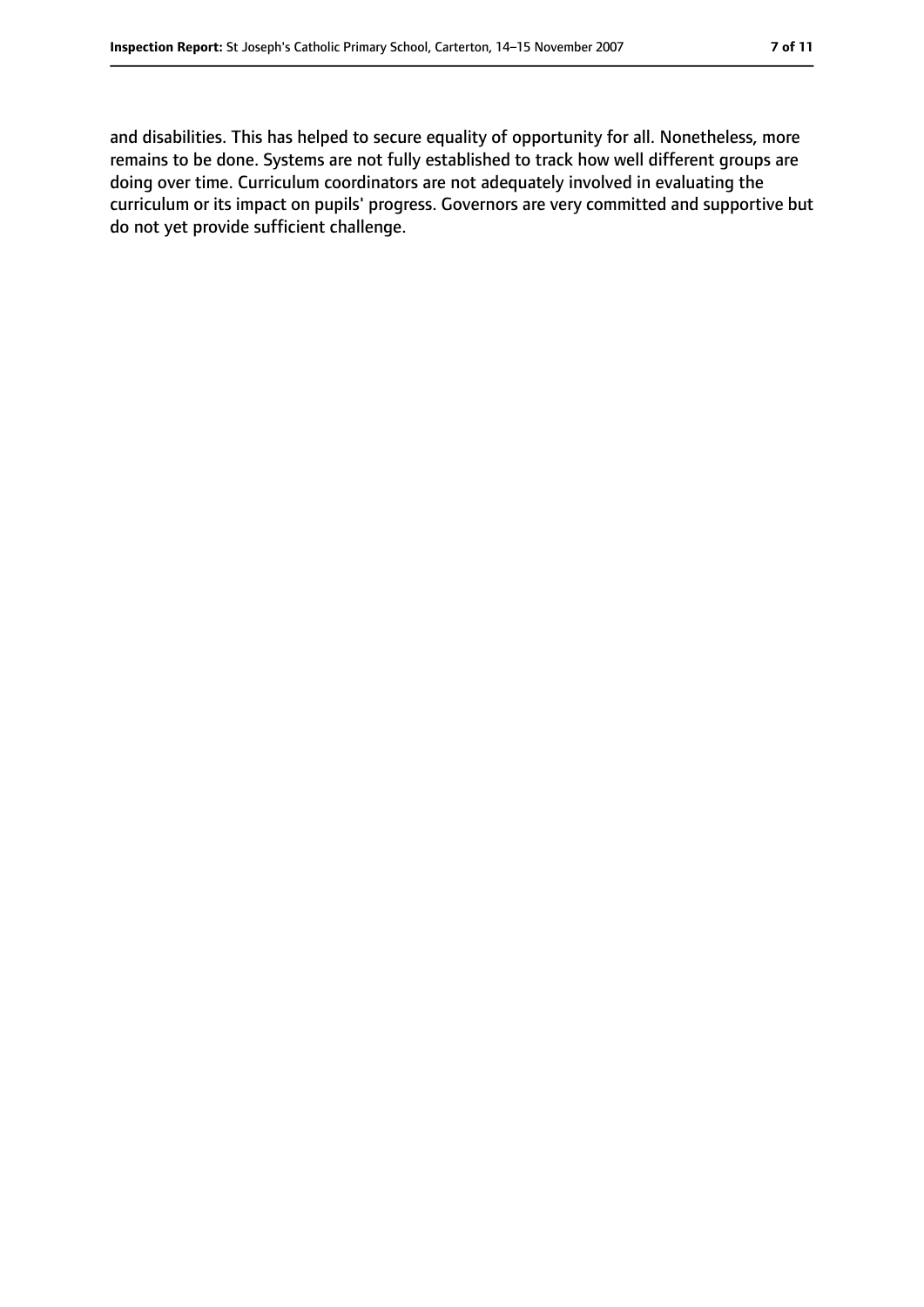**Any complaints about the inspection or the report should be made following the procedures set out in the guidance 'Complaints about school inspection', which is available from Ofsted's website: www.ofsted.gov.uk.**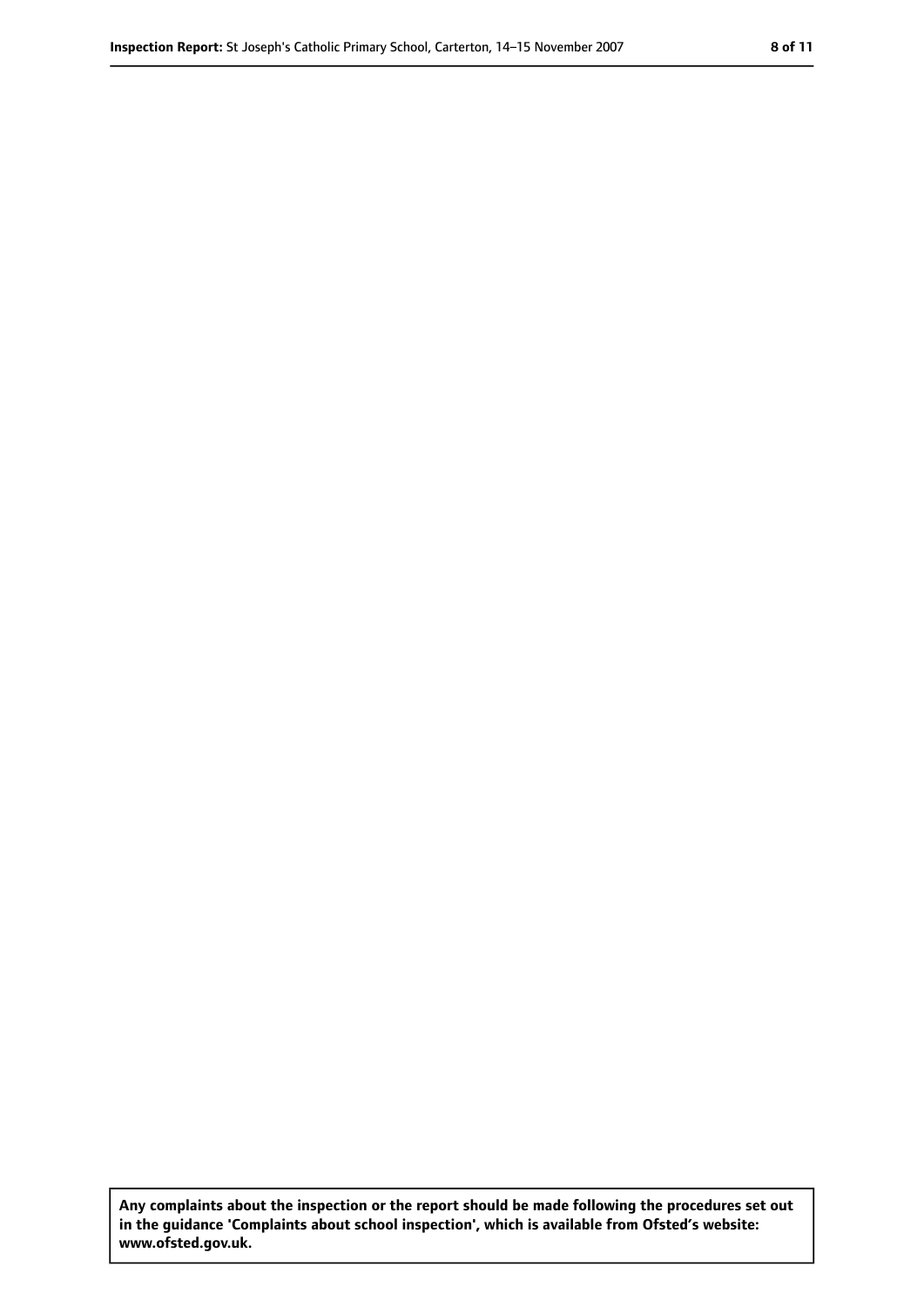# **Inspection judgements**

| $^{\backprime}$ Key to judgements: grade 1 is outstanding, grade 2 good, grade 3 satisfactory, and | <b>School</b>  |
|----------------------------------------------------------------------------------------------------|----------------|
| arade 4 inadeguate                                                                                 | <b>Overall</b> |

### **Overall effectiveness**

| How effective, efficient and inclusive is the provision of education, integrated<br>care and any extended services in meeting the needs of learners? |     |
|------------------------------------------------------------------------------------------------------------------------------------------------------|-----|
| Effective steps have been taken to promote improvement since the last<br>inspection                                                                  | Yes |
| How well does the school work in partnership with others to promote learners'<br>well-being?                                                         |     |
| The effectiveness of the Foundation Stage                                                                                                            |     |
| The capacity to make any necessary improvements                                                                                                      |     |

#### **Achievement and standards**

| How well do learners achieve?                                                                               |  |
|-------------------------------------------------------------------------------------------------------------|--|
| The standards <sup>1</sup> reached by learners                                                              |  |
| How well learners make progress, taking account of any significant variations between<br>groups of learners |  |
| How well learners with learning difficulties and disabilities make progress                                 |  |

### **Personal development and well-being**

| How good is the overall personal development and well-being of the<br>learners?                                  |  |
|------------------------------------------------------------------------------------------------------------------|--|
| The extent of learners' spiritual, moral, social and cultural development                                        |  |
| The extent to which learners adopt healthy lifestyles                                                            |  |
| The extent to which learners adopt safe practices                                                                |  |
| How well learners enjoy their education                                                                          |  |
| The attendance of learners                                                                                       |  |
| The behaviour of learners                                                                                        |  |
| The extent to which learners make a positive contribution to the community                                       |  |
| How well learners develop workplace and other skills that will contribute to<br>their future economic well-being |  |

#### **The quality of provision**

| How effective are teaching and learning in meeting the full range of the<br>learners' needs?          |  |
|-------------------------------------------------------------------------------------------------------|--|
| How well do the curriculum and other activities meet the range of needs<br>and interests of learners? |  |
| How well are learners cared for, guided and supported?                                                |  |

#### **Annex A**

 $^1$  Grade 1 - Exceptionally and consistently high; Grade 2 - Generally above average with none significantly below average; Grade 3 - Broadly average to below average; Grade 4 - Exceptionally low.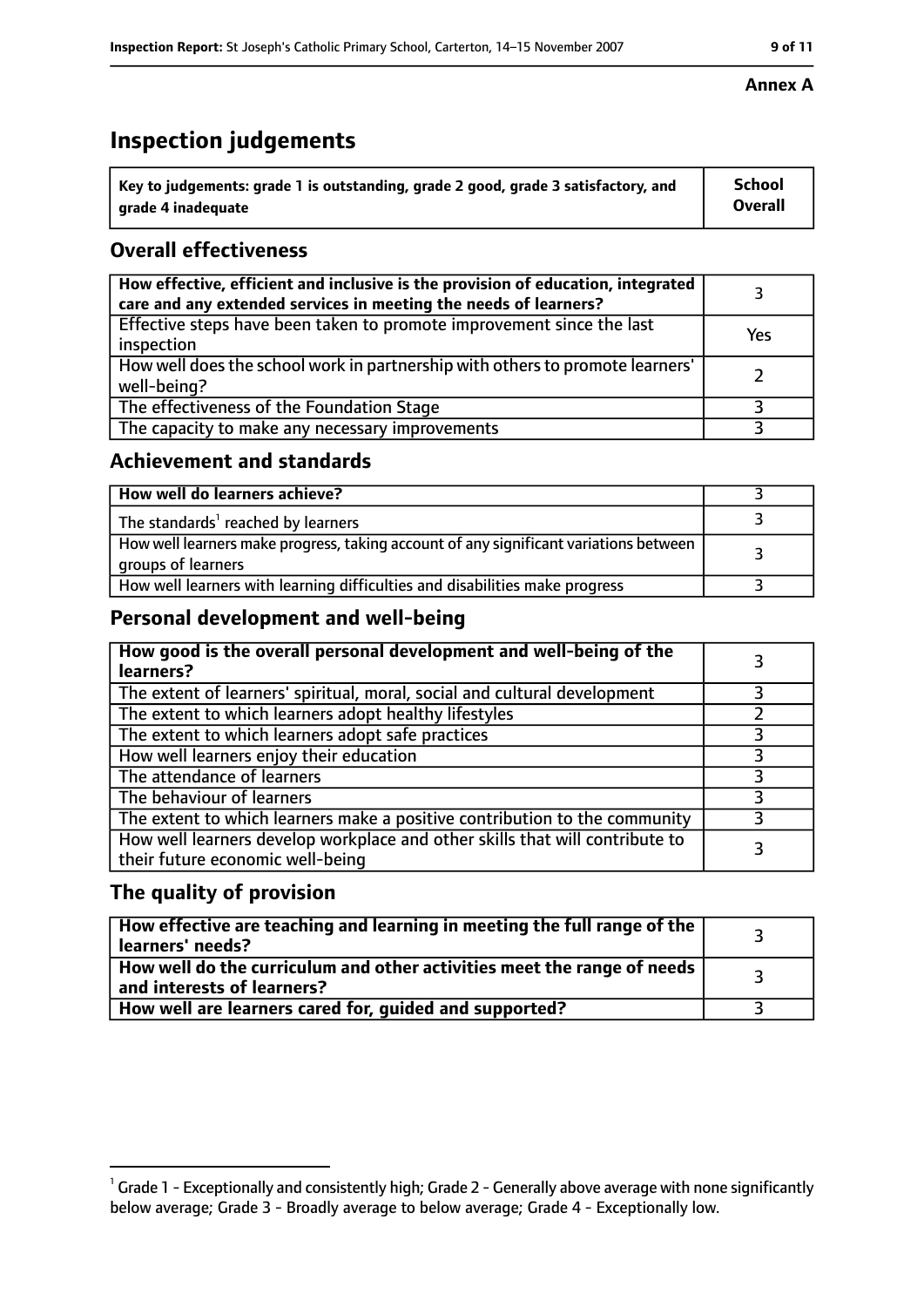# **Annex A**

# **Leadership and management**

| How effective are leadership and management in raising achievement<br>and supporting all learners?                                              | 3   |
|-------------------------------------------------------------------------------------------------------------------------------------------------|-----|
| How effectively leaders and managers at all levels set clear direction leading<br>to improvement and promote high quality of care and education |     |
| How effectively leaders and managers use challenging targets to raise standards                                                                 | 3   |
| The effectiveness of the school's self-evaluation                                                                                               | 3   |
| How well equality of opportunity is promoted and discrimination tackled so<br>that all learners achieve as well as they can                     | 3   |
| How effectively and efficiently resources, including staff, are deployed to<br>achieve value for money                                          | 3   |
| The extent to which governors and other supervisory boards discharge their<br>responsibilities                                                  | 3   |
| Do procedures for safequarding learners meet current government<br>requirements?                                                                | Yes |
| Does this school require special measures?                                                                                                      | No  |
| Does this school require a notice to improve?                                                                                                   | No  |